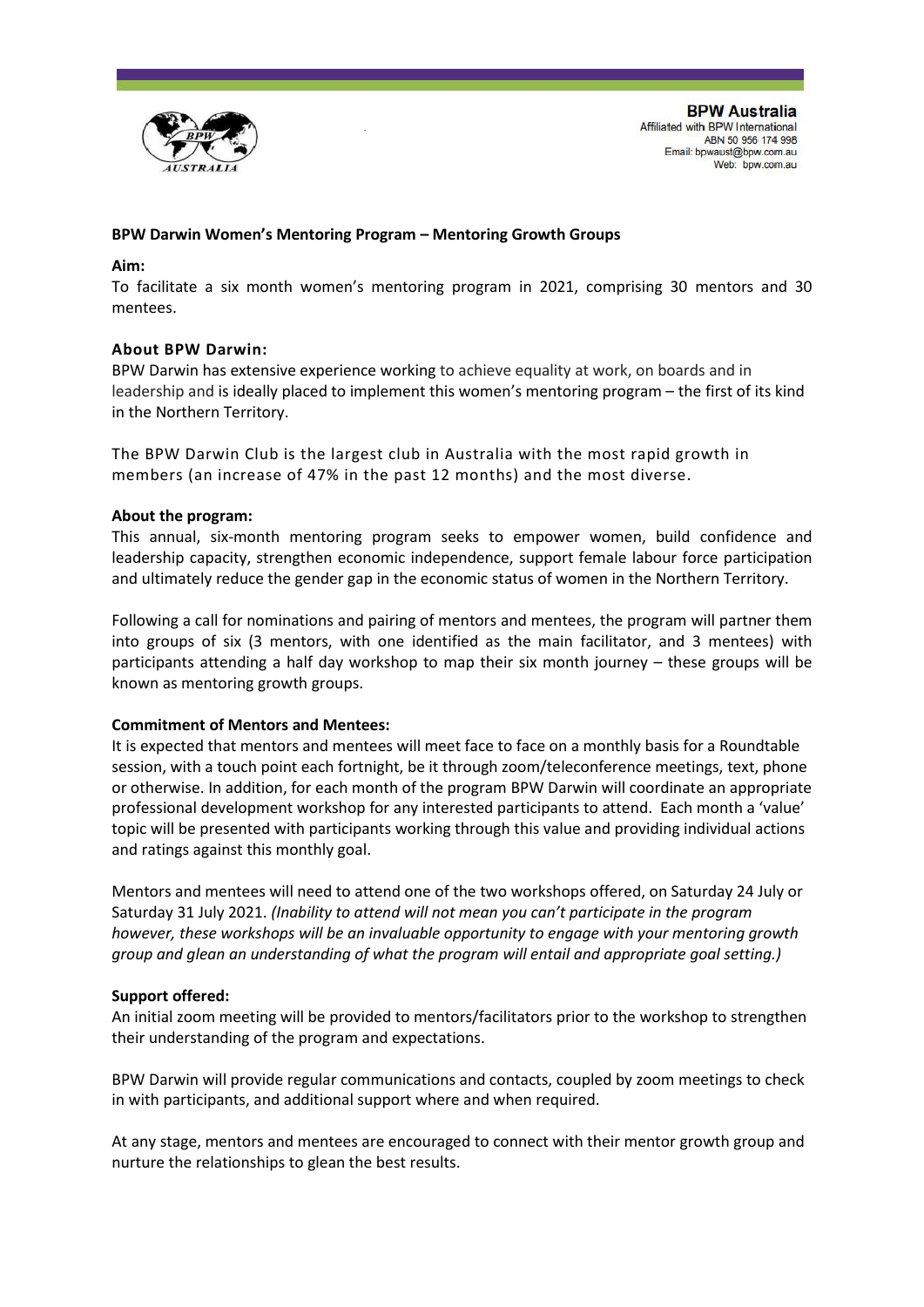## **Timeframes:**

**Early June** –BPW Darwin members and stakeholders invited to nominate as mentors and mentees **Mid June** – Minister media announcement and call for participants, with an application to be completed.

**Mid July** – nominations close and pairing of mentors and mentees into groups of six **Mid July** – Minister launch event with mentors, mentees, BPW Darwin members and key stakeholders

**24 and 31 July** – Launch workshop for mentors and mentees to attend outlining the program Monthly professional development workshop and ongoing communications with

mentors/facilitators (mentors and mentees must commit to one of these 2 ½ hour workshops) **August –** Professional Development workshop – resume writing and interview techniques (open to any interested participants)

**September, October and November –** Professional Development workshop offered each month. Topics to be determined, suggestions welcomed.

**October –** workshop with mentors and mentees to gauge participation and review objectives **End November/Early December** – Conclusion of first program and celebration event/award of certificates.

# **Overall program objectives for the mentee;**

- Gain new insights into the mentor and mentee program
- Developing a successful relationship with mentors and other program participants
- Develop and make progress toward specific career goals and develop an enhanced sense of purpose and clarity through completing specific action steps
- Work with mentors to deliver a meaningful action and personal learnings by the end of the mentoring program.

## **Mentoring must be;**

- reciprocal and benefits both parties in important ways
- Like leadership, some mentors and mentees have a greater natural affinity toward mentoring, but everyone can get better with education, awareness of key behaviours, and effort/motivation
- Mentoring can directly impact career success and mentoring can be useful any time you need to learn a new skill or take on a new role.

## **The Roundtable Method of Growth – Mentoring Growth Groups:**

Values based Roundtables are a very powerful transformation tool to empower women, build confidence and leadership capacity within each participant. This in turn will strengthen women in leadership and their economic security.

Roundtables work because they enable participants to transform how they think about themselves. When participants meet regularly at Roundtables to examine, discuss and apply good values to their lives, they are changing their prospective about their identities. They are creating a core of good values within themselves and beliefs about themselves that impact every aspect of their lives.

The teaching method of the Roundtable is very simple but highly effective. Every person understands the value of two-way communication. Roundtables employ two-way communication in a structured environment. Ideas are not taught they are facilitated.

During a Roundtable, a designated person leads, but all participants share from their own experience. Although personal growth does happen individually, the Roundtable process allows participants to learn from the experiences of others. When the facilitator is transparent, it creates an environment where participants feel comfortable sharing their experiences. As a result, everyone grows together – including the facilitator.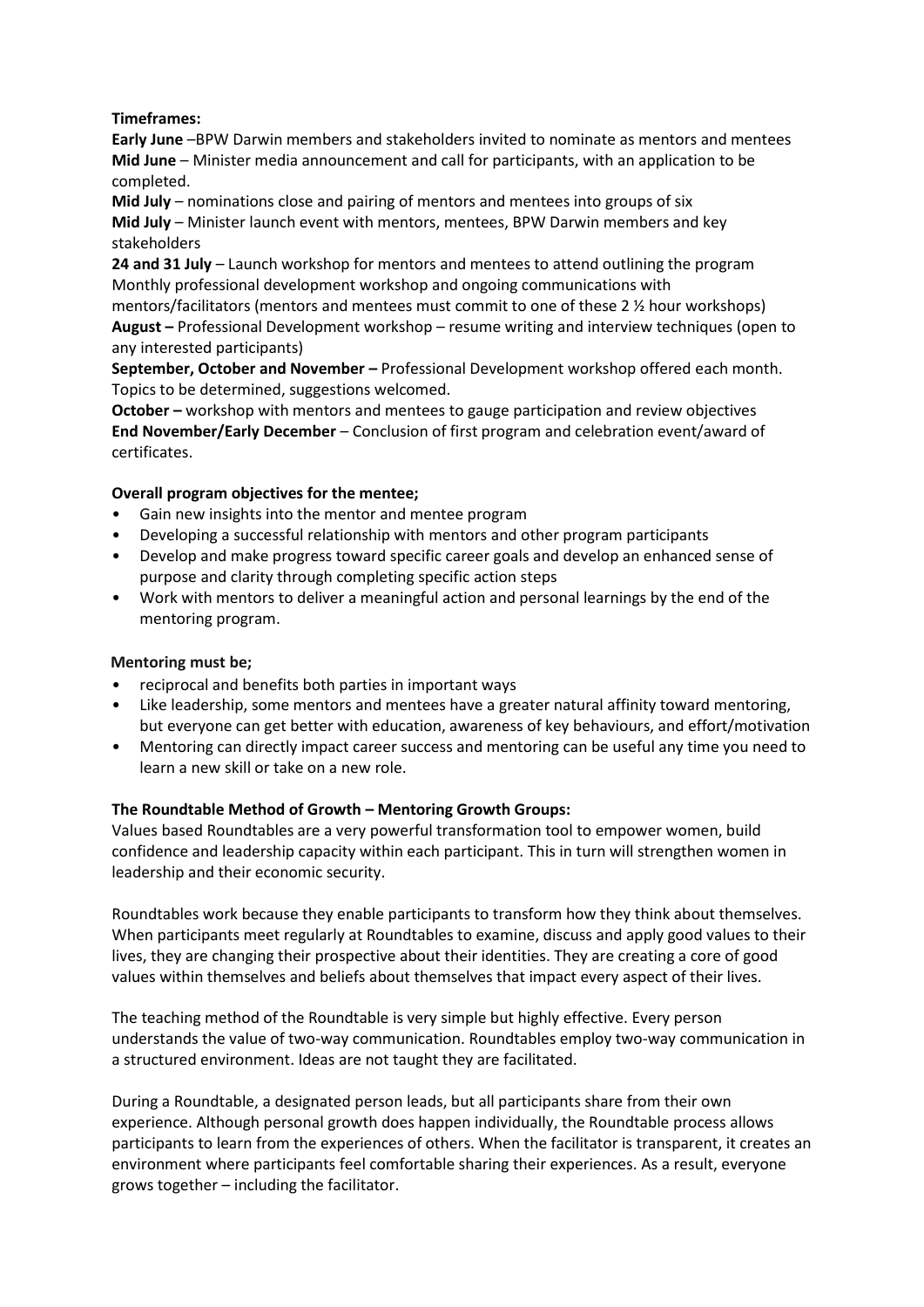## **Mentee's Responsibilities:**

Mentees have responsibilities, including:

- identify initial learning goals and measures of success for the mentoring relationship
- be open to and seek feedback
- take an active role in their own learning and help drive the process
- Schedule and attend mentor conversations
- follow through on commitments and take informed risks as they try new options and behaviours in support of career and development goals.

In your first mentoring conversations, you will want to discuss and clarify expectations with your mentor growth group.

## **Mentor's Responsibilities:**

Working with a mentor can be an invaluable experience for both parties. The mentor and mentee will likely learn new things about themselves and each other that will help them move toward career goals. But to make a [successful mentor mentee relationship,](about:blank) each party needs to understand the role they play.

## **The role of a mentor is to act as:**

- Advisor and coach: [provide advice,](about:blank) guidance, and feedback; share their experience and expertise as appropriate; act as a sounding board for ideas and action plans
- Champion and cheerleader: offer encouragement and support to try new things; help mentees move out their comfort zones; celebrate successes; help mentees understand when things do not go as planned; act as a role model for the mentee
- Resource and recommendations: identify resources that will help mentees with personal [development and growth,](about:blank) such as recommending books, workshops, or other learning tools; encourage mentees to join networking organizations or introduce them to new contacts
- Devil's advocate and "truth-sayer": provide the tough feedback that mentees need to hear in order to move forward; push mentees to take risks when appropriate; help mentees consider and weigh potential consequences of decisions and actions to avoid the pitfalls and predictable surprises that may occur.

## **What a Mentor Does for you:**

- Takes a long-range view of your growth and development.
- Helps you see the destination but does not give you a detailed map to get there.
- Offers encouragement and cheerleading, but not "how-to" advice.

## **A Mentor Does Not:**

- Serve as a coach, as explained above.
- Function as an advocate of yours in the organisational environment such as your boss would; the relationship is more informal.
- Tell you how to do things.
- Support you on transactional, short-term problems.
- Serve as a counsellor or therapist.

## **Have Mentors and Mentees Clarify Their Ground Rules:**

Mentoring pairs are encouraged to set their own ground rules for interaction and how they will work together toward their stated goals. Clear ground rules can help prevent misunderstandings.

Giving participants control over the process helps ensure their buy-in and makes it easier for them to fit mentoring into their schedules. Participants are encouraged to clearly define their respective roles in sustaining the relationship/s, as well as the logistical details of when and where to meet.

Mentorships may begin with mentors and mentees setting development goals and laying out logistics such as how often to meet, how they will contact each other, and the nature of the support the mentor growth group will offer. At group meetings, participants will track progress, verify professional growth, and set new challenges.